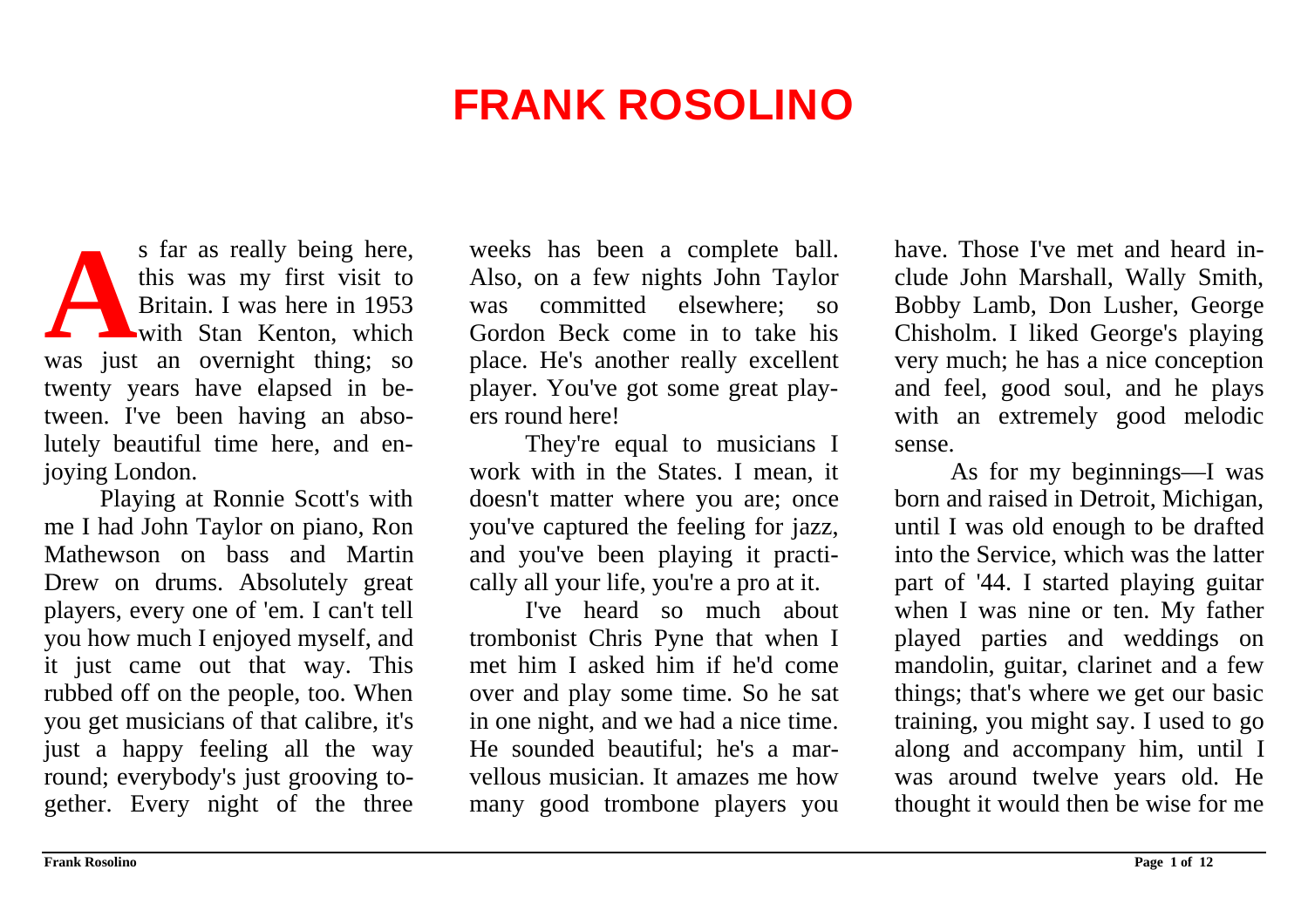to go on to another instrument; he suggested accordion, but—to put it mildly—I wasn't too keen on that!

Actually, it was my brother Russell who instigated my playing the trombone. He suggested it to my father, and we went to a pawnshop downtown and picked one up. I began to play it immediately; I didn't know what I was doing exactly, but I just tried to get a sound. Being music in the family, I had an ear; so I fished around, finding the notes on the horn before I could even read.Then I took it up in grammar school, and learned the actual positions.

Russell used to practise all the time—almost continuously. I used to listen to him, and try to mimic on the trombone what he was playing on the violin. I probably owe a lot of the technique to that—you know, getting around faster on the horn.

We went to school with MiltJackson. As a matter of fact, he graduated a year before I did. To this day, Milt will ask me, how's my brother RusseIl? He remembers that Russell was a virtuoso of the violin, and he's never forgotten that. I think he was playing mostly piano then; later he started getting into the vibes. They had a stage band and a small group that we could play in; we got the whole treatment there—it wasgreat. The students at the school were eighty-five to ninety per cent black. So I grew in that environment, with jazz music around me all the time; this is where I developed a natural feel for it.

I guess the music Milt and I were playing in school was considered Swing style; it was the days when all the bands, like Benny Goodman, Bob Chester, Gene Krupa, were just playing Swing music. But there were a lot of jam sessions going on all the time then—a lot of small groups and places to play. Before I was really into the horn, reading-wise and learning the techniques of arranging and composing, stuff like that, we were just into blowing all the time—getting out, playing tunes, and just having a good time and swinging. When I wasn't practising at home, I'd constantly be out on dances or whatever.

I was a slow starter, as far as reading, because I was more into the horn that I was into that—let's put it that way. And I guess, in a lot of ways, that's what made me a better trombone player than I would have been. I wasn't just stuck in the book, learning how to read music, period—that could be accomplished at a later time. I'm not saying that's the proper way to go about it; it's just the way it happened for me.

It wasn't until 1947 that I started playing with a professional band. I got out of the Service in early '46, I believe. I went back to Detroit, and was working around the clubs there. Downtown in Detroit, there used to be a place called the Mirror Ballroom, and it became the spot where, when bands would come in town, they'd come down there to blow. We had some marvellous sessions.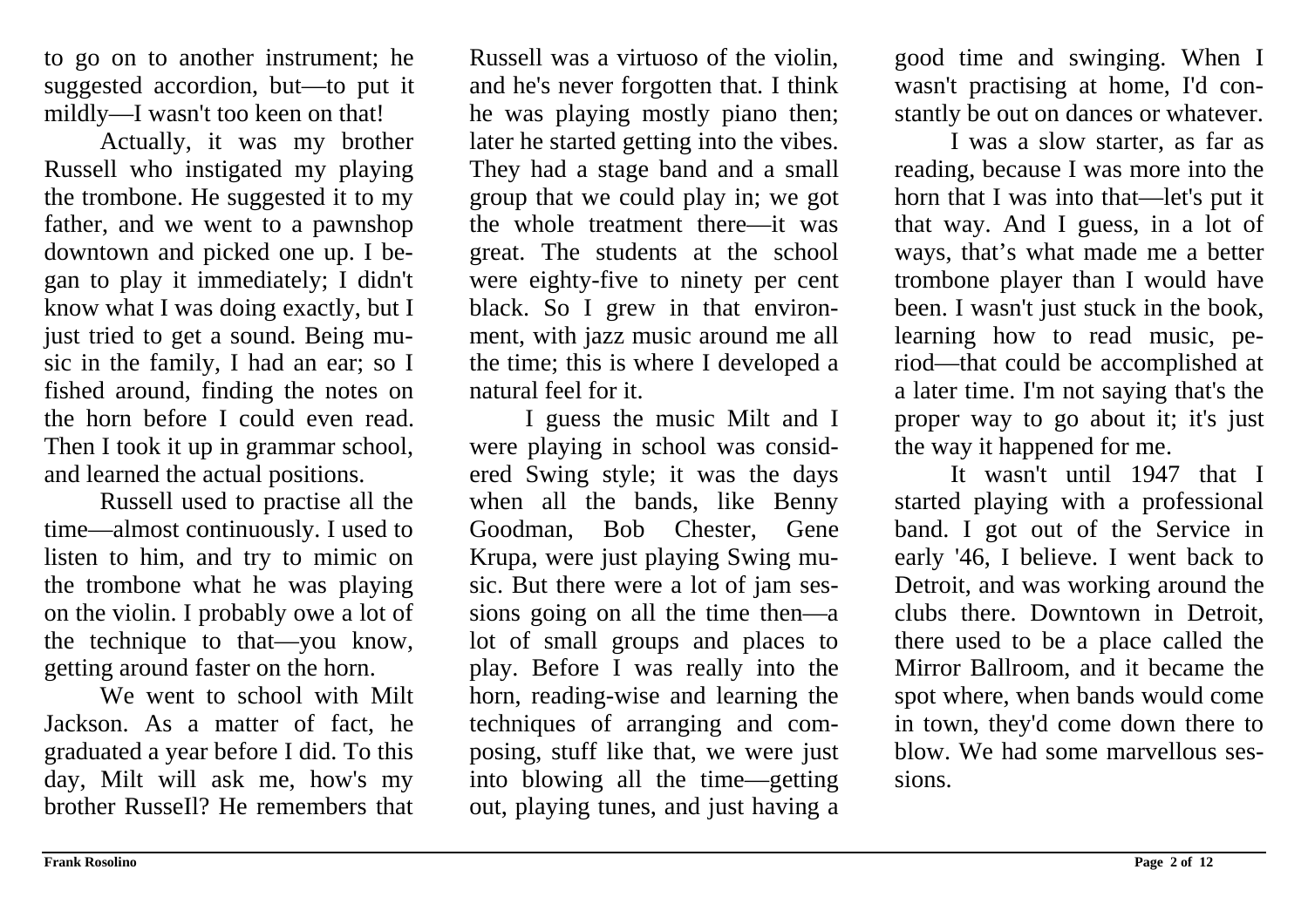One time, members of both the Bob Chester and Sonny Dunham bands came down to play. They heard me, and I was offered jobs with both bands. So then I started putting two and two together, and I figured it was about time I made the move. I picked Bob Chester, for the simple reason that I thought if I went with Sonny Dunham's band I wouldn't be doing much blowing there, with Sonny being a trombonist himself as well as the leader. AndBob Chester had put together a pretty good jazz band at that time; which I joined—and went out on the road professionally for the first time.

Then one thing led to another. When you start working with a professional band, you're touring around, meeting different musicians, and the word gets about that there's a new trombonist or a new soloist onthe scene. From there, in 1948, I had an offer to work with Gene Krupa.

That's when they were calling me Frankie Ross, the Lemon Drop Kid. We did a recording on "Lemon

Drop"; I think ours was the first one out. Chubby Jackson and Terry Gibbs recorded it with Woody Herman just after us; they had a little more exposure and theirs became more popular. But that was one of the first things I did; I had a ball on that, scat singing and playing.

It seems like all my life I've always sung somewhat, from church right on down. I always liked other singers, and it's just something I've enjoyed doing once in a while. I sang a couple with Bob Chester` and with Krupa I did a few, like "Pennies From Heaven". Of course, I didn't do the version of "Pennies FromHeaven" that I do on that "Turn MeLoose" album, and the way I used to sing it with Stan Kenton. That was a pure accident, really. I was clowning around one day in front of the Kenton band, and all of a sudden I started scat singing and yodelling. People flipped over it; so Stan said: "Keep that in!" And I've been stuck with yodelling for twenty years!

Yes, right then Krupa was modernising his band; he had changed a lot of musicians. I joined shortly after Ventura had been on the band. I was on records like"Leave Us Leap". Oh, Krupa had a great jazz band them, with trumpet players like Don Fagerquist, Al Porcino, Ray Triscari and a fantastic tenor player, Buddy Wise. It was a great experience. Gene never had an ego thing going like some leaders; he was always very friendly, very nice to work with. He's a beautifulman.

I can honestly say that I've enjoyed every band I've been on. You learn from everything. They all have their own style, and I chalk it all off as worth-while experience.

I stayed with Krupa about a year-and-a-half; then I moved on to some small groups. I worked with Herbie Fields for about a year, had a job with Glen Gray that lasted about six months, followed by a stay with Georgie Auld. Then Tony Pastor that was another short spell, because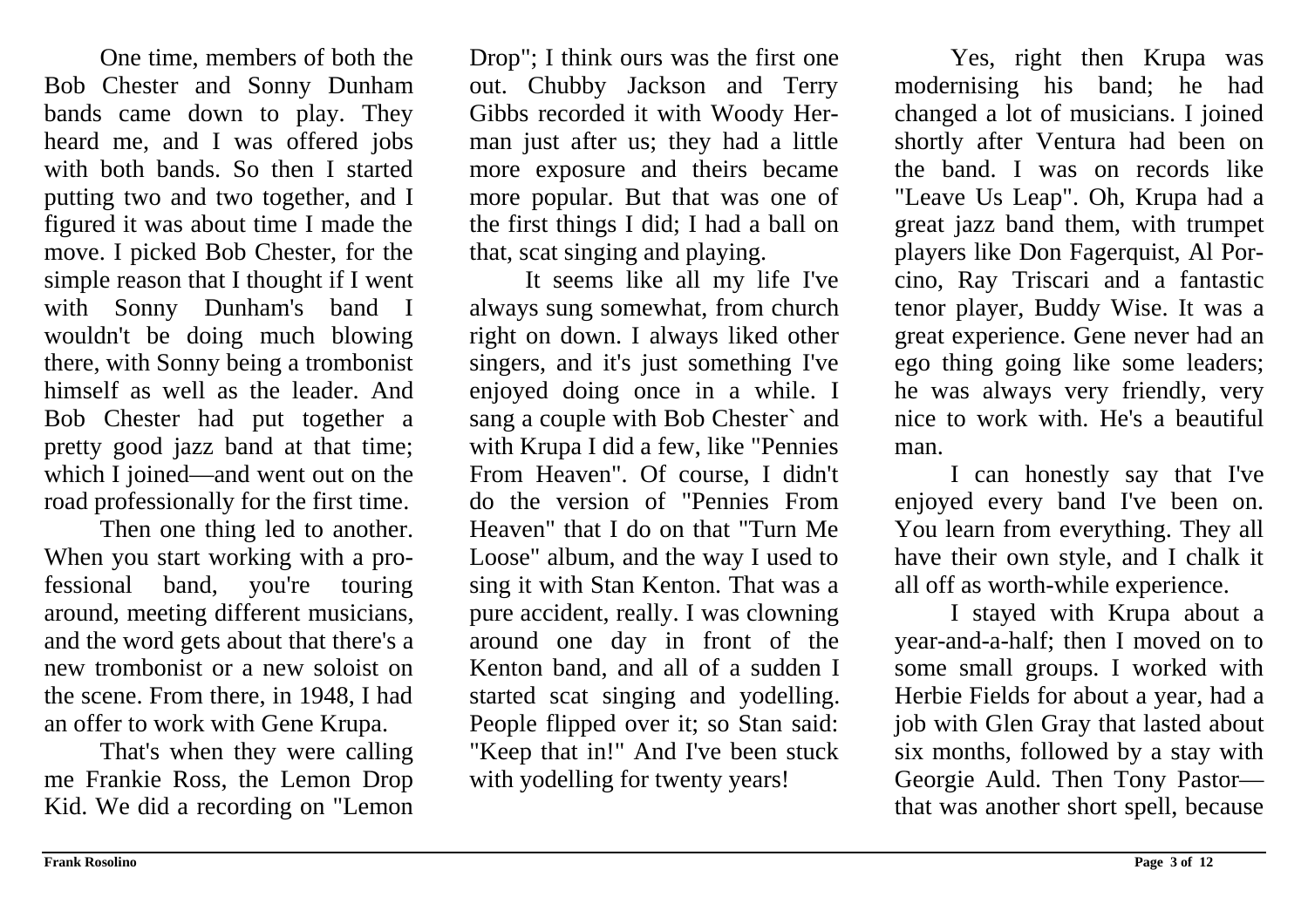it wasn't really a jazz band. Still, I enjoyed that. From Tony Pastor, I started working with Stan Kenton.

This was in the winter of 1951. I'd gone back to Detroit, and Stan had brought the band to work at an amusement park. They were looking for a jazz trombone player—a trombone player, period, I guess—and they asked me to sit in. Apparently, Stan liked what he heard, since I got the job.

I stayed with Stan for three years, leaving finally in '55. That was a great time; Stan gave me a lot of exposure—as he does all the soloists he usually has. He did a lot for me; he enabled me to make a pretty good name.

About 1953 is when it really happened—that's when the band took a new turn. It wasn't what you'd call a real hard jazz band when I first joined; it was just the Stan Kenton that you always hear. Almost a semiclassical jazz, to a certain extent. Well, that's Stan's bag; everybody appreciates a person for what they

are, and the kind of music they produce. Today, Stan's pretty much that way; 1953 was the only time he's really had a jazz band—and I was fortunate enough to be on it.

He had practically all jazz soloists on that band. In the sax sectionwere Bill Holman, Richie Kamuca, Zoot Sims, Lee Konitz. Baritone man Bob Gioga was about the only player who'd been on the original band; he was there from practically beginning to end, until he retired eight or so years ago. In the trumpet chairs were Conte Candoli, Al Porcino, Ernie Royal and Maynard Ferguson. On trombone he had Bob Fitzpatrick, myself, George Roberts, Bill Russo. Then Bobby Burgess joined a little later, and I believe he and Fitzpatrick were splitting the lead; when Fitzpatrick left, Bobby took over the lead chair. Stan Levey was our drummer, Don Bagley was on bass, Sal Salvador on guitar; Ralph Blaze was on the band for a while, and was replaced by Sal.

That was the band that came toEurope, in 1953. And to this day, everybody says—whether Stan admits it or not; I think he does—that as far as being a real jazz band, it was one of the best bands he's everhad. It really created some noise all over the country. At that time we did that album "Prologue"—you know, where he narrated and introducedeach soloist. Which was kind of afresh idea; something that had never been done before. Among the great recordings we made, that one did particularly well. That become a sort of a legendary riff that I played there on "Prologue"; it seems to have attracted the attention of a lot of trombone players. I didn't know what I was doing—it was just the way it came out!

A true jazz chart has that certain conception and feeling; to me, they felt much more comfortable than playing some of the semiclassical things, which didn't feel as natural. I loved Bill Holman'sswinging charts, as opposed to a guy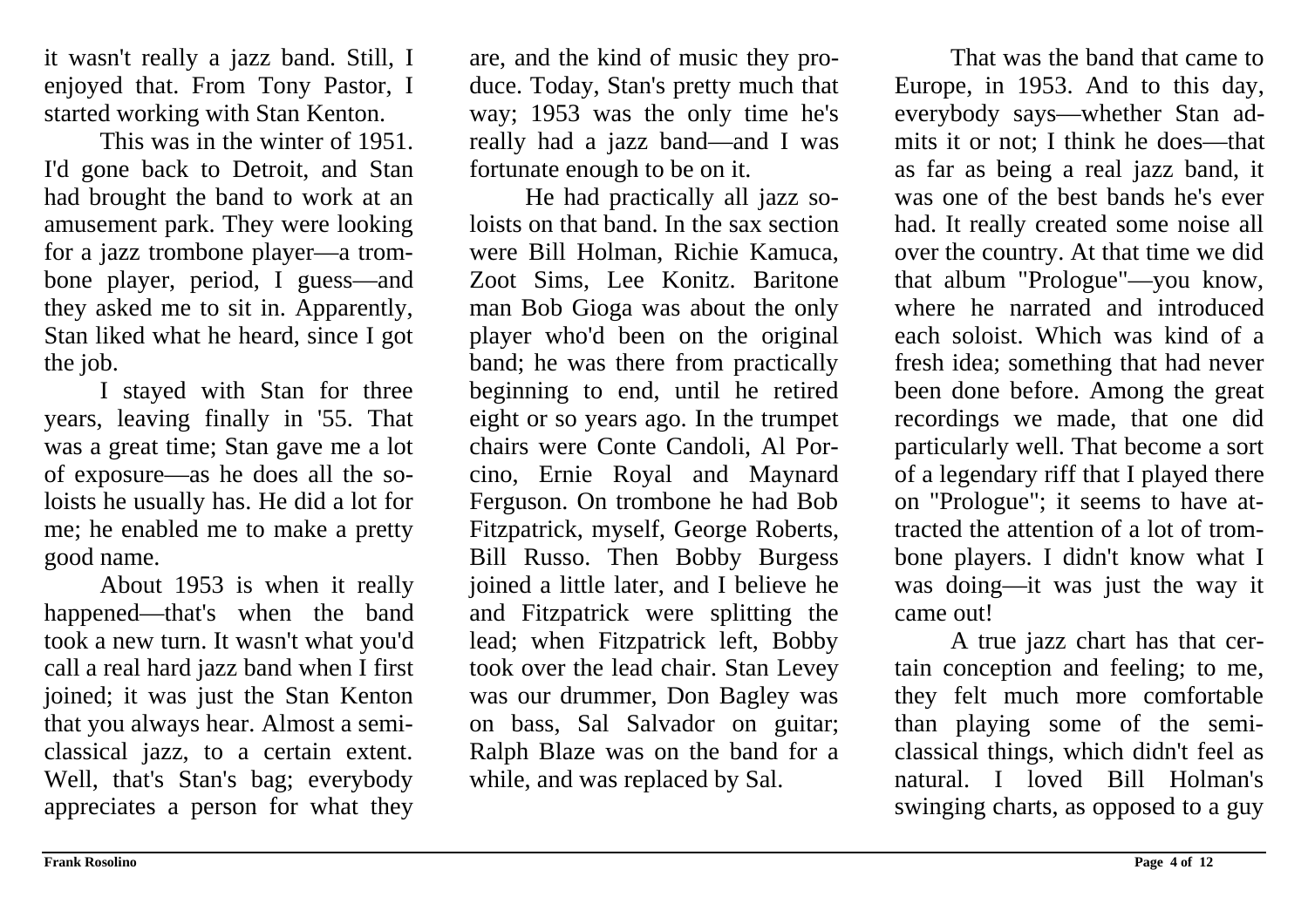like Bob Graettinger, who was writing some pretty heavy music. Or Bill Russo—although he could write things that really swung, too. A perfect example was that "Frankly Speaking" he did for me; in fact, that surprised me, because the charts by Bill Russo we'd been playing were more on the heavy side. I really liked that arrangement; it turned out real good, as a showcase for me. I think that was recorded before wegot into the Bill Holman things, really. After that, Russo was asked to do an album of arrangements on some standard tunes, which were meant to be more a jazz type of thing, and he did a fine job. He's pretty versatile; I don't put him in the same bag as Holman, naturally, because Holman was just a jazz writer, period.

Sure, Stan has talked more in terms of "jazz" in latter years. But I still say the main bag that he's always been noted for is not hard-core jazz; it's more a concert/symphonic approach, with jazz inflections here

and there. That's been great, and people that go to see him expect this kind of show from him, and he enjoys it, too. Not that Stan didn't enjoy that '53 band—he loved it, but it was out of the context associatedwith him by the average public; let's put it that way. Of course, the avid jazz fans were tickled to death when they heard Stan's band at that time. His real sound is the one he's kept going—featuring more brass than anything else. That's what makes the world go round, I guess—different types of music and players. If everybody played the same thing, it would be kinda boring.

I enjoyed the other part of it, too—not only the swinging part of it. It was all good; not for just the experience alone, but to play some other music, and hear these beautiful sounds coming out. That was nice. In any case, he did it in such a way that he still left it open in spots, so that the soloists he had were given a chance to play. He would change the mood; whenever you wanted to get into a jazz solo, it would take on that feel. So you could stretch out—it's just that there was more of it when he had the full jazz band.

I didn't leave the band through any feeling of being restricted. It was just that the band had folded, and we all went our own differentways. I went back to Detroit for a little bit; then I had the offer to work at Howard Rumsey's Lighthouse club, Hermosa Beach. And that's what started my life in California. I ended up in California in the latter part of '55 and I've been there for eighteen years.

## **LIFE IN HOLLYWOOD**

For the first four-and-a-halfyears, after I moved to California at the end of '55, I worked at the Lighthouse with Howard Rumsey. The club is still going strong—it's been in operation for twenty-five years now, and at one time or another has had practically every jazz musician working there. Howard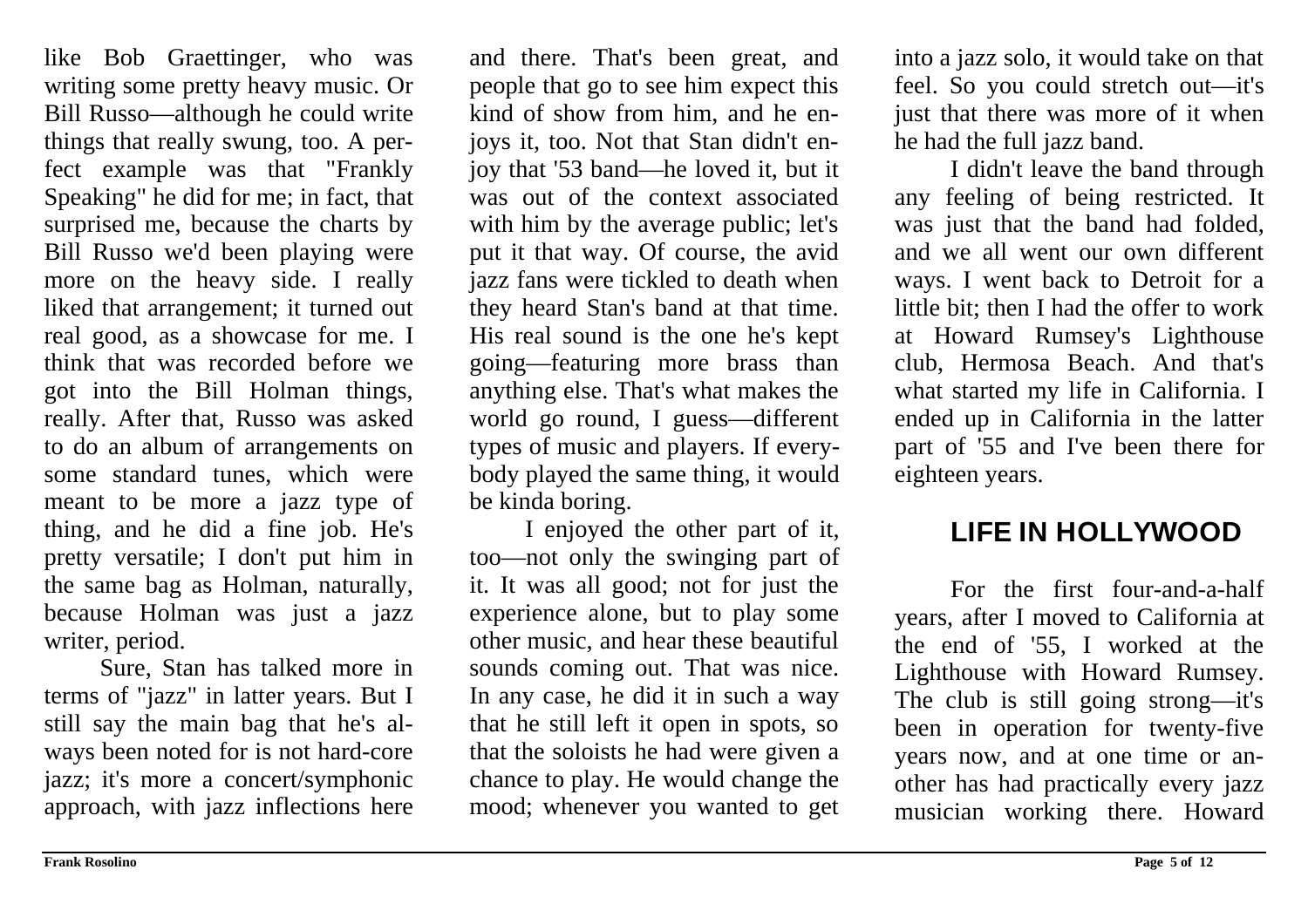Rumsey isn't there any more; he's taken over another club, called Concert By The Sea. That's in Redondo, which is the next city over from Hermosa Beach; it's about an eightminute drive away. He's doing exceptionally well; it's a very nice club, and he's bringing name groups in there.

The Lighthouse has been taken over by Shelly Manne`s partner, Rudy. Because Shelly's Manne-Hole closed down; I understand the music was leaking into a studio right next door. It was Wally Heider, a great A & R man and a good friend of a lot of musicians, who took over the studio; so they finally got together on it. Shelly is in the process of finding another location. I think he might have found one.

We had some marvellous players during my time at the Lighthouse. It started out with Claude Williamson playing piano, with Howard Rumsey, of course, on bass, and Stan Levey on drums. Bud Shank was on alto and flute, Bob

Cooper on tenor and oboe. Plus myself on trombone. Then later on, Conte Candoli joined the group for a while; also Jimmy Giuffre, who wrote some beautiful charts for us.Victor Feldman came in on piano; then he started playing vibes—he had them set up there, and he'd be using both.

That's when I first met Victor, who I dearly love. I think he's an absolutely beautiful person, let alone being one of the greatest musicians of all time. He happens to be one of my favourite piano players. There's a guy who's a master of everything; if he wasn't, guys like Cannonball Adderley and Miles Davis wouldn't be employing him. We have become very close, good friends; we play golf together regularly.

Also I owe it to Victor Feldman that my tune "Blue Daniel" did so well. We were working a casual engagement one time, and when I played this jazz waltz of mine for him, he fell in love with it. He said: "Man, write that out; I'll give to

Cannonball, and maybe he'll record it." That was when he was working with the Adderley band; he had been on a short layoff. So he took it back to Cannonball; next thing I heard, it was on a record. Through that, people started hearing about it, and it got quite a bit of play around. Shelly Manne and Phineas Newborn put out records on it; they did beautiful jobs. I'm the only one who hasn't recorded it !

The studio scene started for meon my arrival in Hollywood. Actually, while I was working at the Lighthouse I was doing a lot of studio work as well. Most of your studio work is done during the daytime; so the calls don't conflict with thejob at night. And at that time there was a lot of jazz being played on recording sessions. That's how it started—well, I just left myself open for anything that came around. They would call me to do solo work onvarious dates, and I started getting into motion picture work, live TV and stuff like that.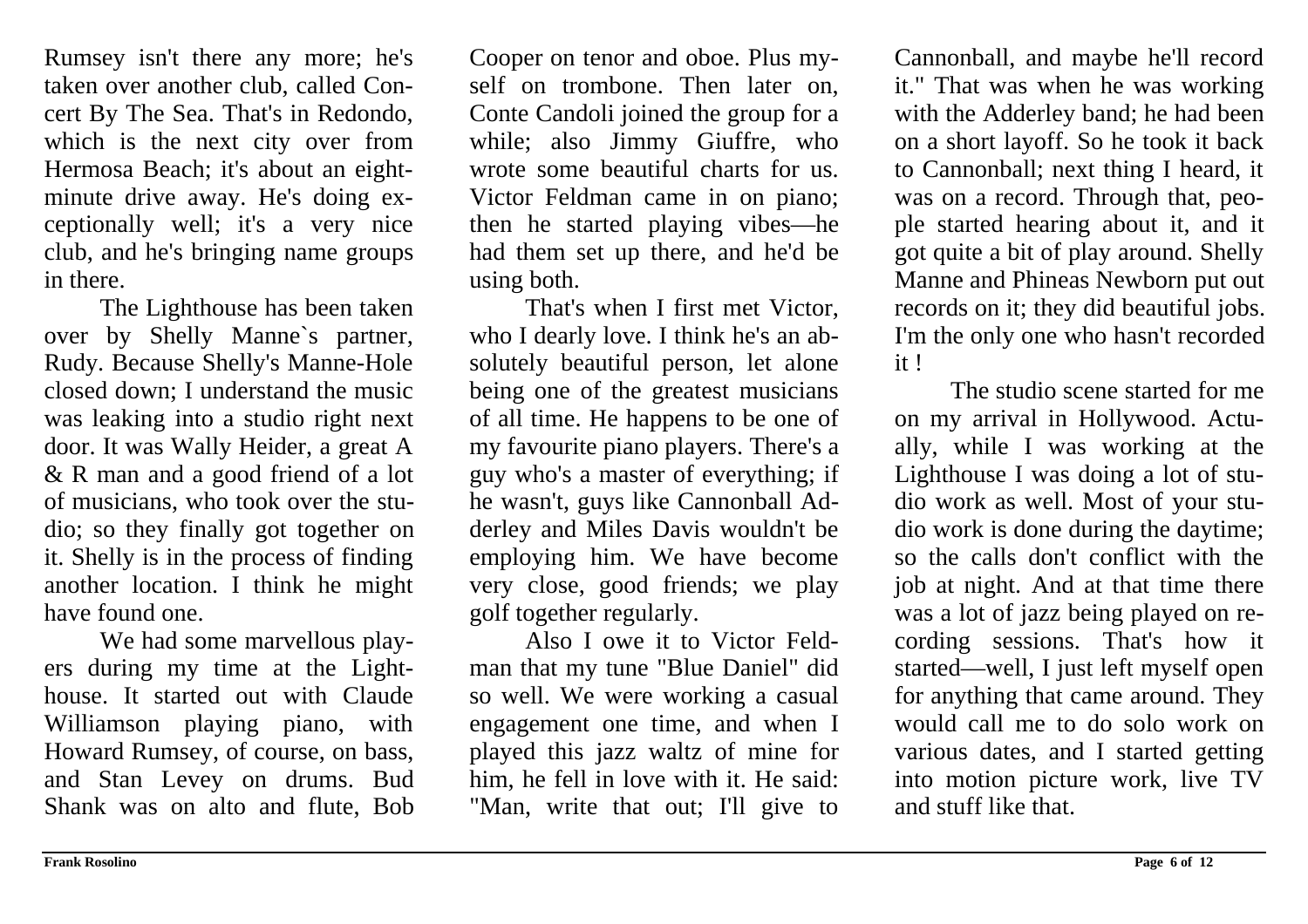I was on the Sinatra movie, *The Man With The Golden Arm*that was Shorty Rogers' orchestra at the time. Then I did *I Want To Live*with Susan Hayward; that score by Johnny Mandel almost made you cry—it was so pretty. I really enjoyed playing that, and being in the night-club scenes, in a group with Gerry Mulligan, Art Farmer and Shelly Manne. A lot of times, on these picture calls, they'll take a quick shot of somebody blowing, and that's it, but on this particular picture they really held the camera on the musicians. Well, it won the Academy Award, you know—not because of our appearance on it; it just turned out to be a great movie. Of course, Susan Hayward is a beautiful woman; I've always had a crush on her.

Then I did one for one of your arranger/composers here, who happens to be a great writer—Johnny Keating. It was the movie *Hotel*, and I play a love ballad on it, behind a love scene. I was real proud to be on it; that was the first time that we had been under his baton in Americaeverybody loved his writing. Marvellous.

Those are the major ones that I've been featured on. Oh yes—and more recently I got. screen credits as well on *The Hot Rock* (released here as *How To Steal A Diamond*). Robert Redford starred in it; Quincy Jones was the writer. It was a good movie and a good score, featuring Clark Terry, Gerry Mulligan and myself. That was kinda interesting, the way we just went in the studio and recorded it. Quincy's amazing the way he comes up with things. He more or less just writes a guide-line for you to go by; in other words, everything isn't completely written out. He leaves the freedom for themusicians to be creative. It's a good idea, in a lot of ways. Instead of body, or jazz-licks here and there, he leaves it up to the soloists to go ahead and do it on their own. Hemight have a certain theme in mind; you just build around that theme.

Then he just times it, and puts it all together. It came out real great; instead of just hearing the band playing all the way through, it left it much more free.

I've known Quincy and been working for him off and on for many years: he usually calls me to work on his sessions. Also albums, like "Walking In Space"—that turned out to be quite a popular one. Jimmy Cleveland has a beautiful solo onthat—he's a great trombone player, as you know. Jimmy's in Hollywood now, of course, and he looks fine, and young—he always takes care of himself pretty well. He's a very kind, humble, beautiful man. We have the pleasure of working together quite a bit, such as on the Merv Griffin Show, which is sort of a talk show, like Johnny Carson and Steve Allen used to do.

Jimmy Cleveland and I also worked a three-week engagement at a place called the Century Plaza, along with Kai Winding and Bobby Brookmeyer. Kai has all these ar-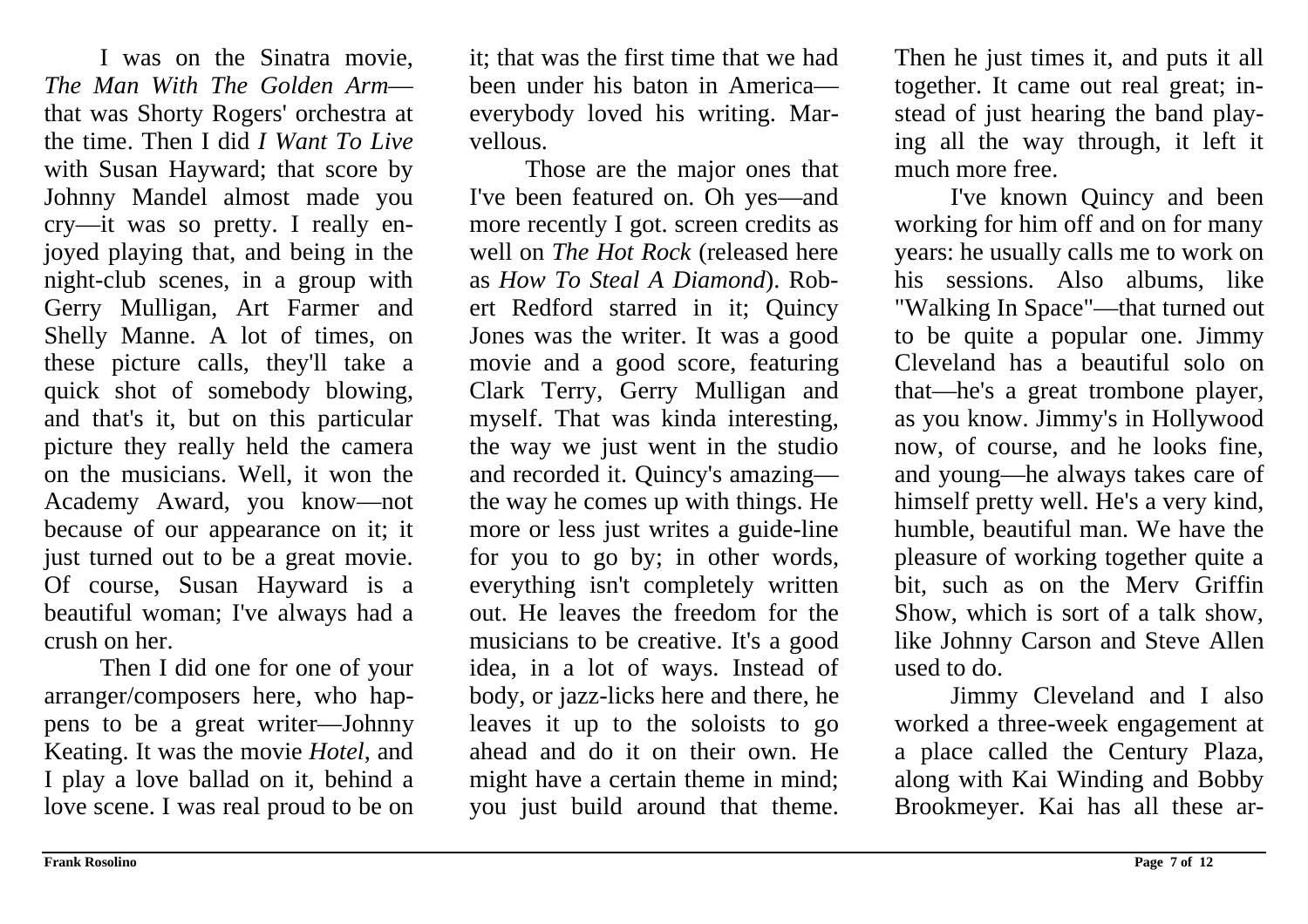rangements written for four and five trombones; so whenever he has the opportunity to appear somewhere and work with it, he does. A lot of those charts were recorded before Istarted working with them; then, of course, we added some new ones. We haven't made a record of thisparticular group, but it was a real joy, with all the players just digging each other, and having a ball.

My facility on the instrument is natural to a certain extent, but you have to develop it. You can't just say that a guy's a natural, and he gets up and just starts playing all the stuff. It's just from playing constantly. Every opportunity that I ever had in my life to play jazz, I would play. I'm always there. If there's a place to go after the job, I'll go. I always put in a lot of time playing—not necessarily sitting home practising eight hours a day, as you hear guys saying you should. For some reason, I just can't discipline myself to sit by myself and practise. I feel more inspired

going some place and actually playing with a group.

Not that there weren't timeswhen I worked at home, but it's been more the other way around; I was out playing all the time. I've been fortunate enough to keep working, and so I don't feel that I have tocome home the next day and practise for three or four hours. I just owe it to being devoted to playing as much jazz as I can. A jazz player will do this; you can talk to most of 'em who are soloists in jazz, and really into it, they're always interested in knowing where you can go and play.

Even when you're on the road—you'd think you'd have had enough of a night, working four hours with a band—right away, it's: "Are there any jazz clubs in town?" Let's face it, when you're playing with a big band you're sort of limited, as far as being completely free to play as much as you would like to play. You can play to your heart's content when you're out somewhere blowing with a small group. So we always go out of our way to find a jam session and get more loose. All the time I travelled on the road thiswas the feeling. There was hardly ever a time that. we didn't get the word. There would be musicianswho would approach you, too: "Hey man, would you like to come out and blow after the gig?" You'd say: "Yeah, crazy." It worked both ways—we were looking for a place, and they wanted us to play.

To be perfectly honest, I was never conscious of developing a particular style; it just turned out that that was my way of playing. Not that I haven't listened to other players you have to, to learn anything about it in the first place. I leave myself open to listen to all players; even when I was younger, I just didn't listen to trombone players, period. For one thing, I've always thought in terms of playing like a tenor player—more so than like other trombonists.

However, there have always been trombone players I admired. At an early age, before the bebop era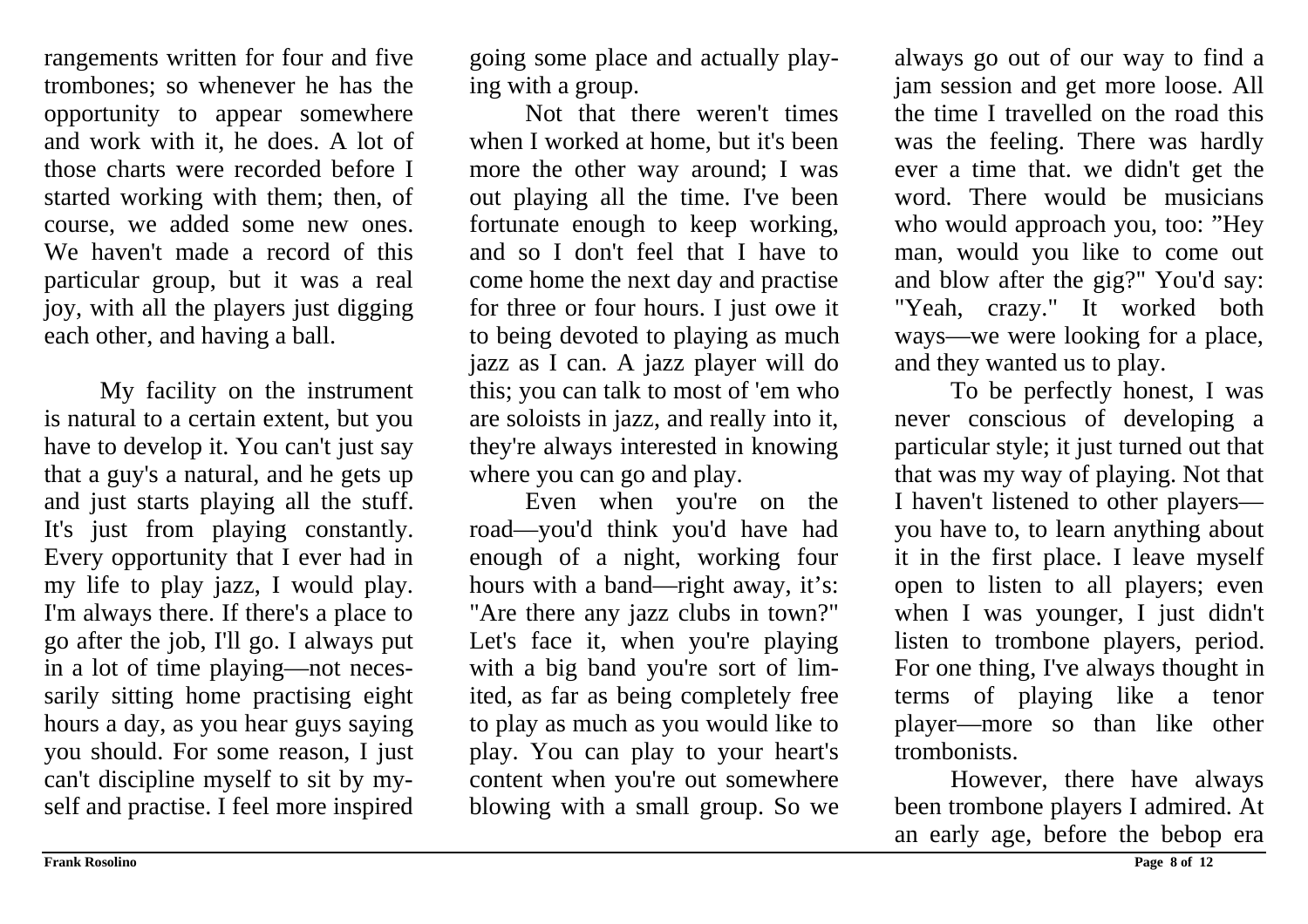started, I listened to Jack Teagarden, Dickie Wells, Lawrence Brown, Tommy Dorsey. Of course, the way I play now, you'd never know that I was ever an appreciator of the Dorsey style, but I've always loved the way he played. I admire any good musician, no matter what bag they're playing in—as long as it's done well. Naturally, being more involved in jazz, I'm going to be leaning in that direction. Right from the time I started going to school, I was a jazz player. This was my way of life, you know.

Another great improviser on the trombone was Jack Jenny; he played some wonderful things in his time. Everybody knows his "Stardust"—that was a beautiful solo hehad on that. There were others; there was a guy I heard by the name of Dick Le Fave, that no one even knows about. He happened to be a great jazz trombone player; he was working with Sam Donahue's band at one time.

Of course, there was Bill Harris—he was a great influence on me. In fact, I have a recording that I made while I was in the Army, on "Rocking Chair"; I did it at a USO building, when playing with a band there—if you heard it today, you'd swear it was Bill Harris. It was easy for me to mimic him, because I was playing with a lip vibrato at the time, too; I'm sort of using a combination of both now. But that's how much Ireally loved the way he played.

Actually, Bill Harris was one of the only trombone players whose solos and stuff I could really mimic. His style was different and exciting; I really got into that deep, you know. I used to listen to him and admirehim so much that I wanted to imitatehim, so I could see what he was into. Then later on I went on and starteddoing my own thing. Yes, I guess to a certain extent I hear players now who are using the same approach as mine, so to speak.

One of my favourites is J.J.— I've always loved his playing. He's very melodic, he has a beautiful sound, great feeling and everything. He was a fantastic player, and still is today, although he doesn't care to play that much any more—he's into writing. But every time he picks that horn up, though, he sounds as good as ever to me—I don't see any problems in his chops at all. I first heard him after the Bill Harris days; the bebop era, that was when J.J. got into it. I was still involved in playing with bands around that time, and J.J. was getting the exposure, working with different groups.

Although I did have a wonderful experience in the latter part of '47 and in '48, before I joined Gene Krupa. I was living in New York, working my card out—which means that you have to wait three months before. you can get a steady job; in the meantime, you just wait that time out, and you only work casuals. I wasn't actually going to school at Juilliard, but I was living right next door to it, at the Claremont Hotel. And I used to hang around the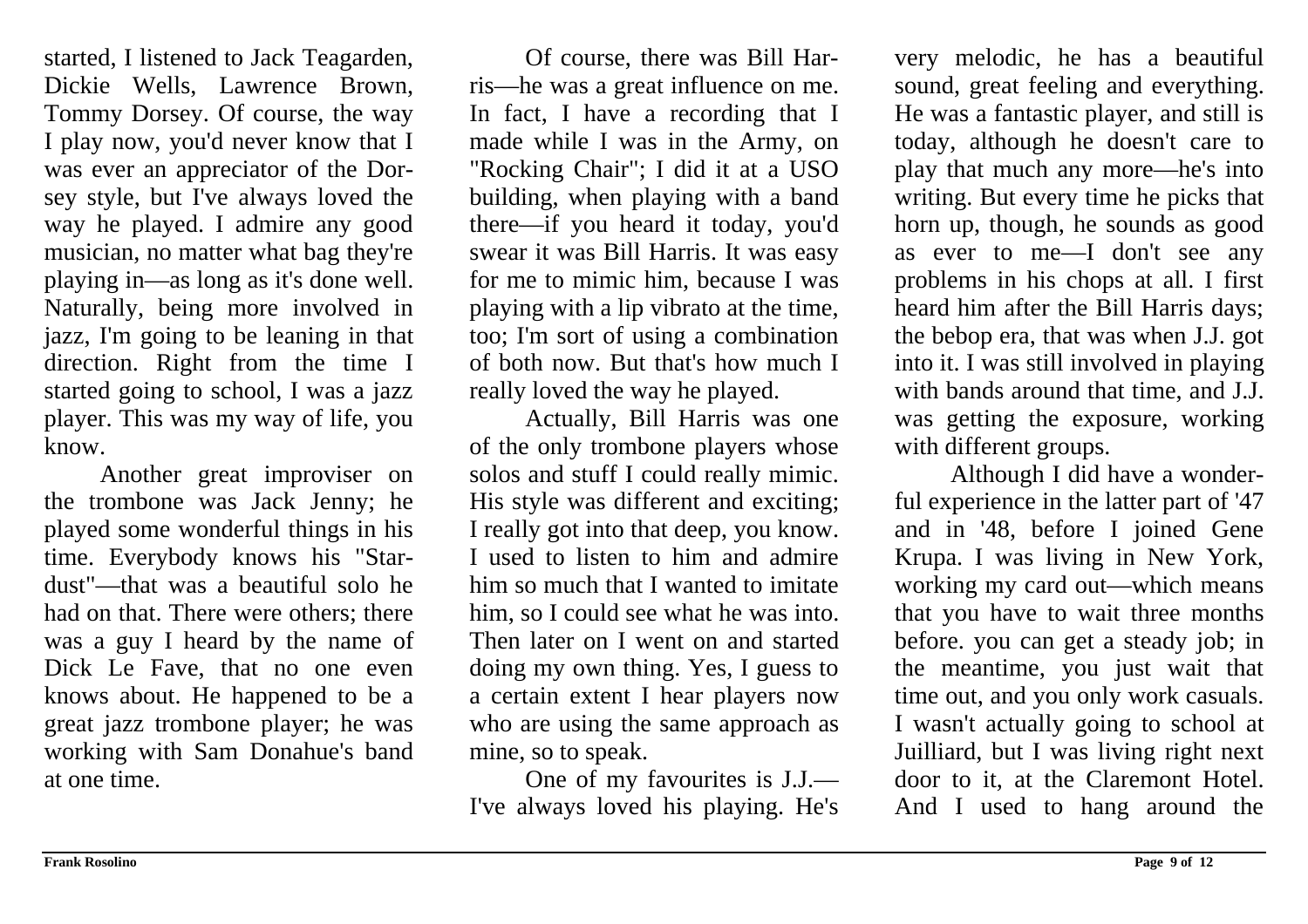school a lot, and play with the band there—everybody thought I was a student at Juilliard!

I used to go in town all the time, on 52nd Street. The bebop era was really pretty strong then, and I used to go and sit in at these clubs. Charlie Parker would be working at the Three Deuces with Erroll Garner, Oscar Pettiford and J. C. Heard. I mean, for these guys to let me sit in with 'em—I felt quite honoured, and very happy to be a part of it. And I guess I was just bold enough to ask 'em, because I wanted to play: I just felt the vibrations. Once they heard me, I was always welcome. They would never say: "No, you can't tonight". It was "C'mon, Frank"— Charlie and Erroll were beautifulthat way. Oh, I'll never forget those days.

Then at Birdland, there'd be groups playing in there—Miles, Max Roach, Charlie Parker, Dizzy Gillespie—and occasionally they'd have me sit in with them. That wassort of the beginning of the bebop

thing for me—I was really getting into it.

Of course, another thing I did—I've always had my ear glued to the record player, listening to Bird, Miles, whoever was popular and up-to-date at the time. Once in a while I take on students, and I tell 'em to listen as much as possible, as well as taking what I or any teacher might give them just to practise. I think listening has a lot to do with the way you're going to end up playing, because it tells you the whole story right there, and it gives you the feeling that you want to project as a jazz player

The more you can listen to a player—the more you listen to music, regardless of what music you want to get into—it really helps. It's helped me a lot. Just listening constantly—then it gets in your brain, and you're starting to think in those terms. You know, the riffs, the licks, the solos they're playing, the way they're phrasing it, the feeling that's coming out. Automatically, then, it'll

be within you. Once it's part of you, that makes it that much easier toproduce it out of the instrument. Yes, it becomes a language you've learned.

I really emphasise that also when I do clinics around the country. The Conn Corporation sets them up. I also get direct calls from the band directors at the various colleges. Which is a beautiful thing—I really enjoy doing them. You work with these kids, you bring arrangements to them, you rehearse them. You do a clinic in the afternoon, when you play for them, explain your techniques; then you appear on a concert with their band in the evening.

When I tell them about playing at every opportunity, they always say: "Well, it's difficult for us to try to get guys together." I say: "If you want it to happen, you'll make it happen. If what you really want to do is become good jazz players, learn how to improvise, and get around your instrument, you'll find a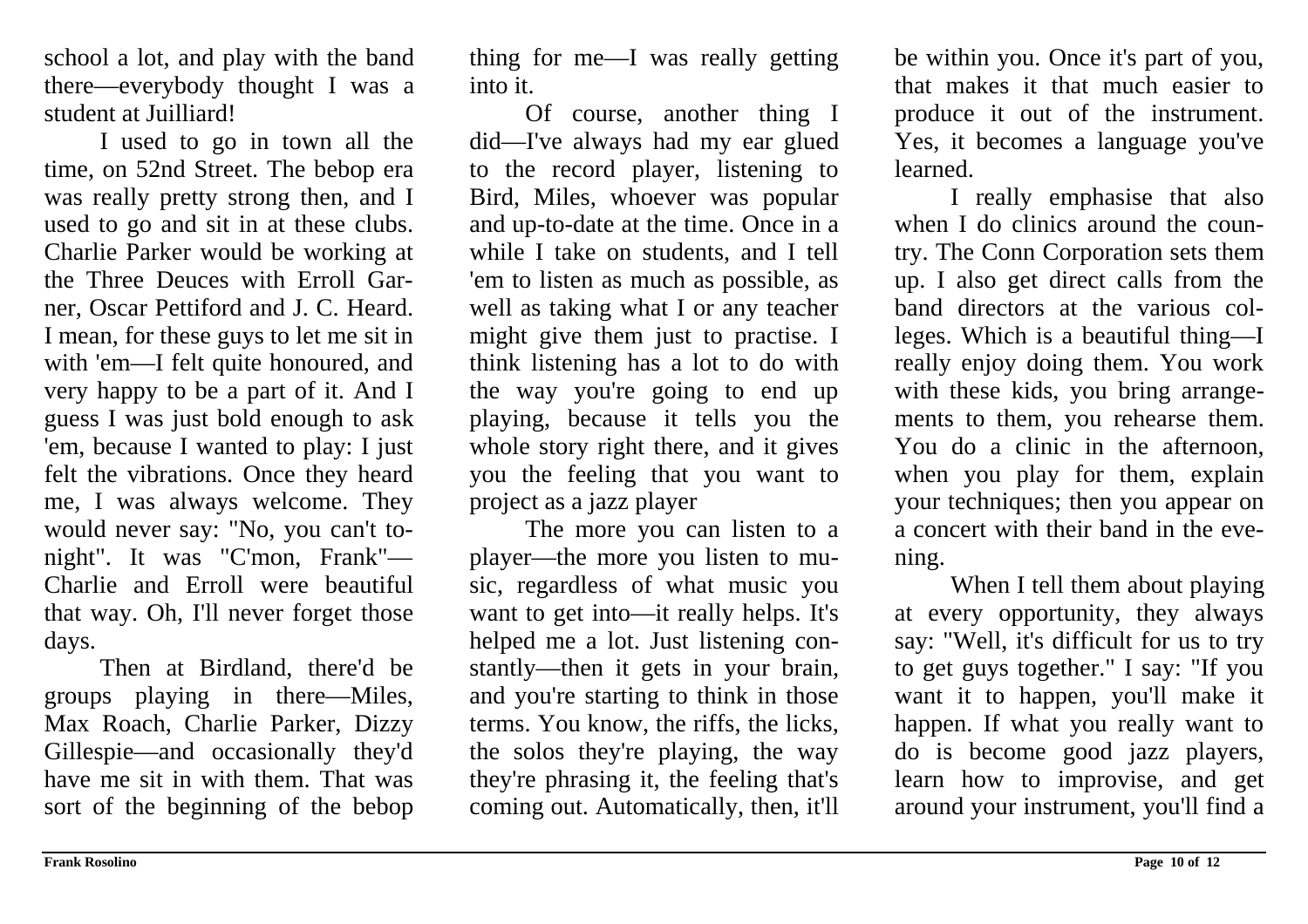place. I'm sure you can get together at some-body's house and blow, maybe once or twice a week, like we used to do."

I guess what they meant is: probably because of the rock field. In the rock bag, guys don't get together and blow. In contemporary music and bebop, it was the thing for us to do. In rock, it seems like they'll just rehearse for an engagement, or something like that. But regardless whether it's a rock bag or not, I tell 'em: as far as being an improvising soloist and actually playing, you're still going to have to do that, anyway.

Listening has a lot to do with the way you're going to end up playing. It tells you the whole story right there, and it really gives you the feeling you want to project…

Because the rock bag is getting to a point now where it's much more musical—the jazz/rock idiom, you know. And I see this, working these clinics; you've got these young kids writing great compositions. It's not just hard rock, period—they get into a variety of moods. They'll be cooking for a while, then they'll move into the freer type of thing actually, they're open to it all. In the future, I think there's going to be a big market for new leaders, new jazz groups in the business, which will include the jazz/ rock bag as well. There's getting to be some fine players coming out of it, because now they're starting to get into the instrument. It's not just guitars and singing, period, and music blasting you out of the place. It's become more musical—which is good to hear.

Music goes on and on. I hear this remark once in a while: "Whatelse can be done on the horn?"Well—I've heard things that other guys might do, and I come up with things myself, that sometimes are accidental, and say: "Hey, I like that; I never thought of this before"—a different approach. I don't know where it's going to go, or what it's going to be.

One of these days another trombone player's going to create something, and you'll say: "Gee, man, I never heard anything like *that* before." There's never any end to it. At one time the trombone wasn'teven considered a solo instrumentand look what can be done with ittoday.

My most recent recording is one I did in Rome, with Conte Candoli and a rhythm section from Italy. It turned out beautiful; we're very happy with it. It's with RCA, and it should be distributed any time now. The most recent one I've done inAmerica is not under my own name. It's a group that I've been using for a long time, comprising myself, Conte Candoli, Don Menza, Frank Strazzeri on piano, Gene Cherico on bass, and Dick Burke on drums; when we have an opportunity to work clubs in the Hollywood area, I use pretty much the same guys. But Frank Strazzeri had a chance to dosome taping; for possible sale to a record company. They were all his